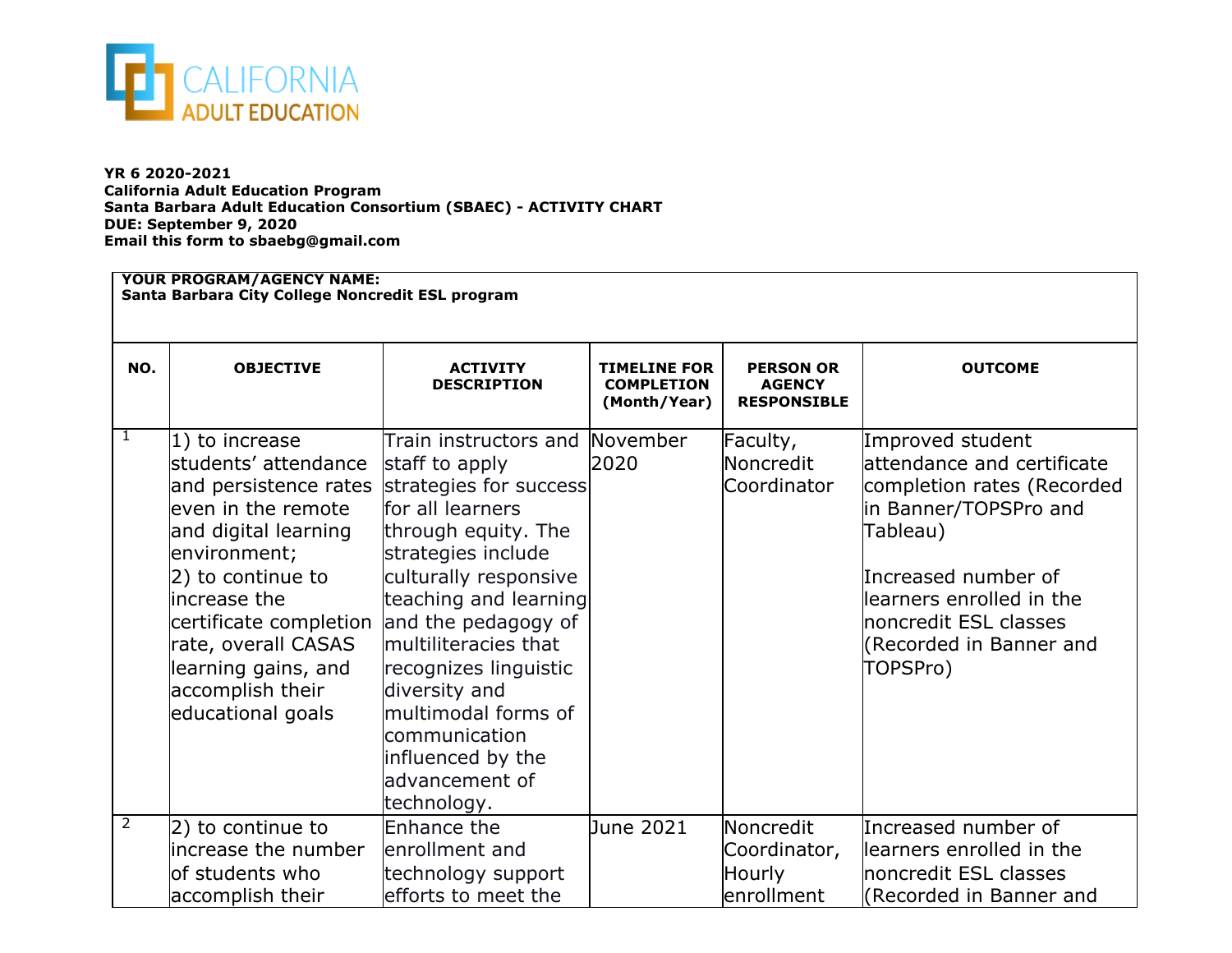|   | educational goals, and needs of the students |                        |           | staff        | TOPSPro)                                              |
|---|----------------------------------------------|------------------------|-----------|--------------|-------------------------------------------------------|
|   | 3) to achieve robust                         |                        |           |              |                                                       |
|   | enrollment, especially                       |                        |           |              |                                                       |
|   | the low-skilled and                          |                        |           |              |                                                       |
|   | low-wage workers                             |                        |           |              |                                                       |
|   | whose job security                           |                        |           |              |                                                       |
|   | might be threatened                          |                        |           |              |                                                       |
|   | by the pandemic.                             |                        |           |              |                                                       |
| 3 | 2) to continue to                            | Collect and monitor    | June 2021 | Noncredit    | Improved student                                      |
|   | increase the number                          | quantitative data on   |           | Coordinator, | attendance and certificate                            |
|   | of students who                              | learning gains         |           | Hourly CASAS | completion rates (Recorded                            |
|   | achieve CASAS                                | through CASAS          |           | Proctors     | in Banner/TopsPro and                                 |
|   | learning gains and                           | remote eTesting.       |           |              | Tableau)                                              |
|   | accomplish their                             |                        |           |              |                                                       |
|   | educational goals                            |                        |           |              |                                                       |
|   |                                              |                        |           |              | Student data collection and                           |
|   |                                              |                        |           |              | reporting even through<br>remote operations (Recorded |
|   |                                              |                        |           |              | TOPSPro)                                              |
|   |                                              |                        |           |              |                                                       |
|   |                                              |                        |           |              | Increased number of                                   |
|   |                                              |                        |           |              | llearners enrolled in the                             |
|   |                                              |                        |           |              | noncredit ESL classes                                 |
|   |                                              |                        |           |              | (Recorded in Banner and                               |
|   |                                              |                        |           |              | TOPSPro)                                              |
| 4 | 1) to increase                               | Streamline our data    | June 2021 | Noncredit    | Improved student                                      |
|   | students' attendance                         | capturing methods      |           | Coordinator, | attendance and certificate                            |
|   | and persistence rates                        | using Banner and       |           | <b>CASAS</b> | completion rates (Recorded                            |
|   | even in the remote                           | TOPSPro to collect     |           | Proctor,     | in Banner/TopsPro and                                 |
|   | and digital learning                         | student attendance,    |           | Faculty      | Tableau)                                              |
|   | environment,                                 | persistence, and       |           |              |                                                       |
|   | 2) to continue to                            | course completion      |           |              |                                                       |
|   | lincrease the number                         | data. The data will be |           |              | Student data collection and                           |
|   | of students who                              | lused to enhance       |           |              | reporting even through                                |
|   | achieve CASAS                                | ladult learner         |           |              | remote operations                                     |
|   | learning gains and                           | motivation and         |           |              | (Recorded in Banner and                               |
|   | accomplish their                             | outcomes through       |           |              | TOPSPro)                                              |
|   | educational goals                            | data-informed          |           |              |                                                       |
|   |                                              | instruction.           |           |              |                                                       |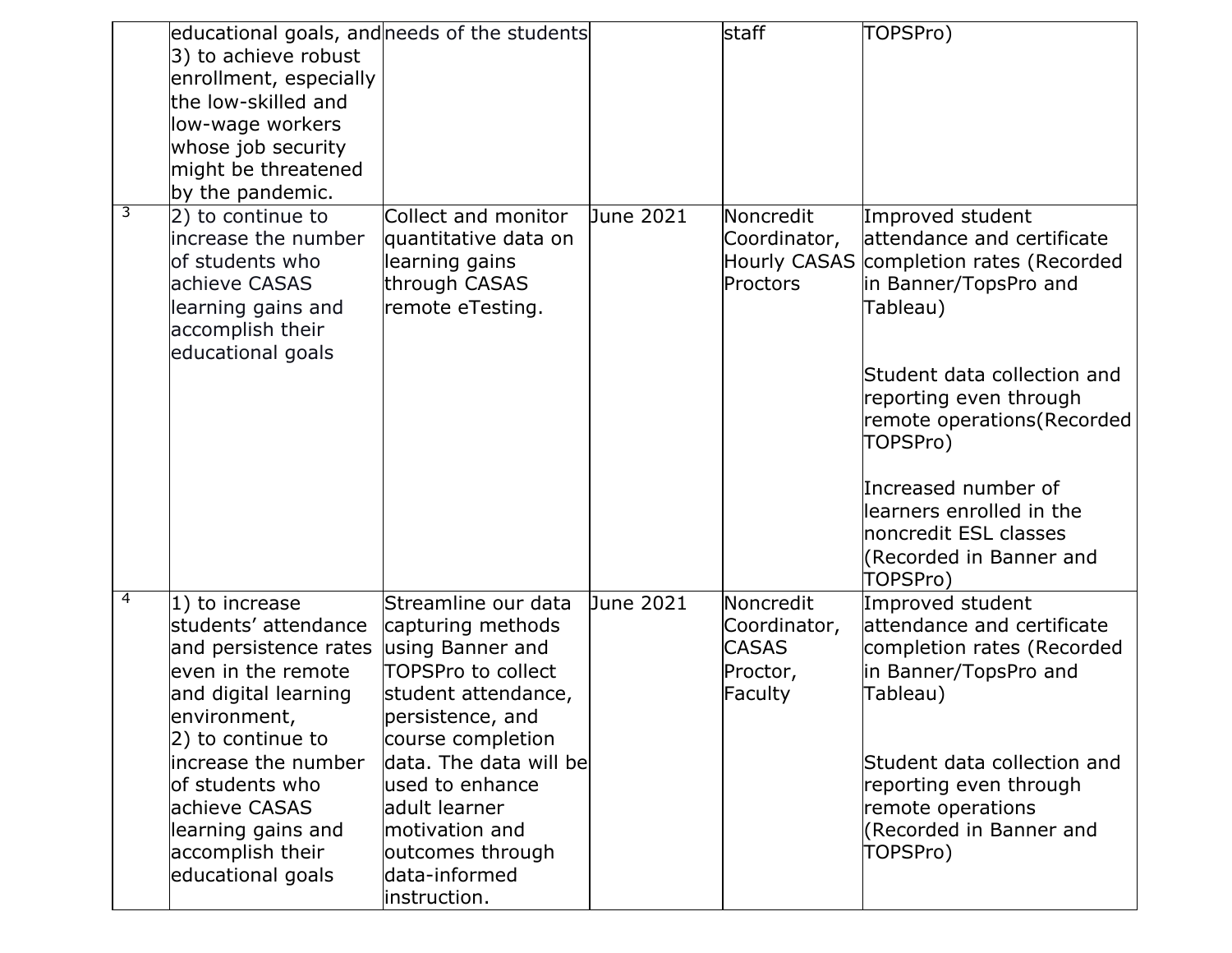| 5 | 1) to increase<br>students' attendance<br>and persistence rates<br>even in the remote<br>and digital learning<br>environment, 2) to<br>continue to increase<br>the number of<br>students who receive<br>the state-recognized<br><b>ESL</b> certificates of<br>competency                                                                                                                                                                             | Continue to raise<br>awareness of the<br>certificate and digital<br>badging processes to<br>incentivize course<br>and certificate<br>completion                                                                                                                                                                                                                                                                                                   | June 2021 | Faculty,<br>Noncredit<br>Coordinator                              | Improved student<br>attendance and certificate<br>completion rates (Recorded<br>in Banner/TopsPro and<br>Tableau)<br>Student data collection and<br>reporting even through<br>remote operations<br>(Recorded in Banner and<br>TOPSPro)<br>Increased number of<br>learners enrolled in the<br>noncredit ESL classes<br>(Recorded in Banner and<br>TOPSPro) |
|---|------------------------------------------------------------------------------------------------------------------------------------------------------------------------------------------------------------------------------------------------------------------------------------------------------------------------------------------------------------------------------------------------------------------------------------------------------|---------------------------------------------------------------------------------------------------------------------------------------------------------------------------------------------------------------------------------------------------------------------------------------------------------------------------------------------------------------------------------------------------------------------------------------------------|-----------|-------------------------------------------------------------------|-----------------------------------------------------------------------------------------------------------------------------------------------------------------------------------------------------------------------------------------------------------------------------------------------------------------------------------------------------------|
| 6 | $ 1\rangle$ to increase<br>students' attendance<br>and persistence rates<br>even in the remote<br>and digital learning<br>environment, 2) to<br>continue to increase<br>the number of<br>students who<br>accomplish their<br>educational goals, and financial support,<br>3) to achieve robust<br>enrollment, especially health support,<br>the low-skilled and<br>low-wage workers<br>whose job security<br>might be threatened<br>by the pandemic. | Coordinate with the<br><b>SBCC</b> student<br>support services and<br>strengthen our<br>cross-agency<br>partnerships to offer<br>better wraparound<br>services including<br>childcare, housing,<br>food security,<br>physical and mental<br>lacademic and career<br>counseling.<br>Emailing flyers to<br>school districts<br>including Carpinteria.<br>Coordinating with<br>Carpinteria Children's<br>Project to place our<br>program information | June 2021 | Noncredit<br>Coordinator,<br>departments<br>land<br>organizations | Improved student<br>attendance and certificate<br>SSSP, Partner completion rates (Recorded<br>in Banner/TopsPro and<br>Tableau)<br>Increased number of<br>learners enrolled in the<br>noncredit ESL classes<br>(Recorded in Banner and<br>TOPSPro)                                                                                                        |